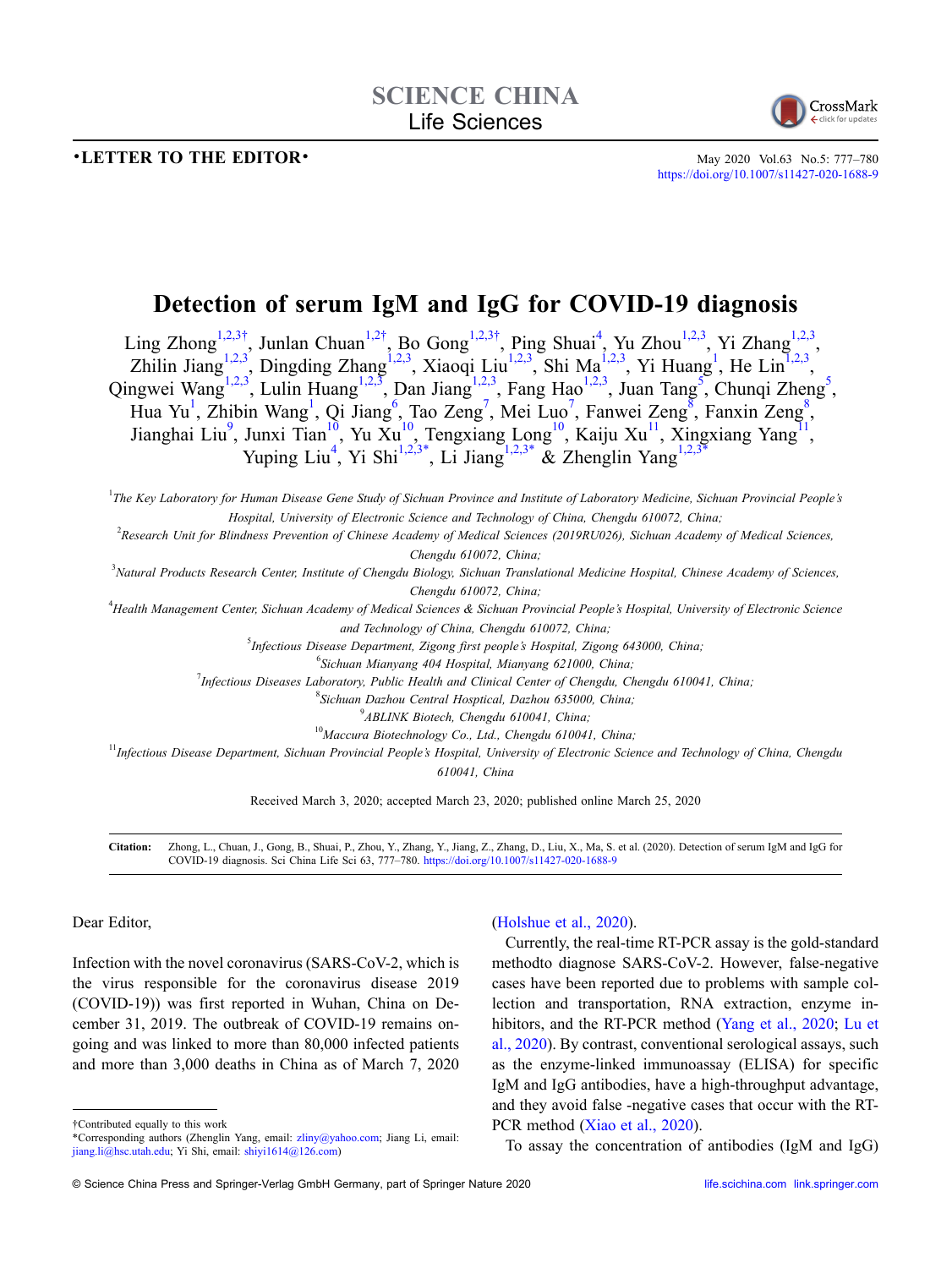responsible for the coronavirus spike (S) and nucleocapsid (N) proteins in the serum, we developed ELISA and chemiluminescence methods for serum samples to detect IgM and IgG antibodies responsible forS and N proteins, respectively. The N gene of the SARS-CoV-2 was cloned into a pET28a vector, and the S gene was cloned into a pMFcIg vector. The proteins were expressed in *E. coli* and FreeStyle 293-F cells and purified by affinity chromatography. Both immunological methods were compared to the nucleic acid detection assay. Sample size calculation was based on the desired sensitivity and specificity [\(Negida et al., 2019](#page-2-2)) and the operator received curve (ROC) was constructed with SPSS version 25.0.

The N proteins appeared as an obvious band at approximately 50 kD, which is consistent with their theoretical molecular weight of 49.1 kD (Figure S1A and S1C). The the RBD-mFc band was consistent with its estimated molecular weight of approximately 60 kD (Figure S1B). Because there were several glycosylation sites, with most located in the S1 subunit of the S protein of the coronavirus, the RBD-mFc band was larger than the theoretical molecular weight of the RBD of the S protein (51 kD). This change in the molecular weight of S protein of SARS-Co was also shown in a previous study [\(Yuan et al., 2017\)](#page-3-2). The *A*<sup>450</sup> boosted with the increase in the concentration of RBD-mFc expressed by our method described above in the interaction assay of the RBDmFc with human ACE2 (Figure S1D). In our study, the median age was 48 years (ranging from 18 years to 82 years), and 34.0% of the patients were male. To investigate the efficacy of the ELISA method, samples from 47 COVID-19 participants who were nucleic acid-positive (Table S1) and 300 healthy controls were analyzed. The 47 positive serum samples produced a median  $A_{450}$  of 1.078 for rN-based IgG, which was much higher than it was in all healthy controls (median  $A_{450}$  of 0.036) ( $t=42.20, P<0.0001$ ) ([Figure 1](#page-2-3)A). The mean  $A_{450}$  value (rS-based IgG) for the serum samples obtained from the COVID-19 patients was 0.405 (range 0.032 to 1.029), and the normal controls had a median *A*<sup>450</sup> value of 0.079 (*t*=17.83, *P<*0.0001) ([Figure 1B](#page-2-3)). These results suggest that the ELISA was able to detect the COVID-19 IgG antibody in both rN-based IgG and rS-based IgG because all the nucleic acid-positive results detection had higher values than that in the normal controls. However, the range of  $A_{450}$  value (from 0.032 to 0.402) in rS-based IgG testing results involve not only positive cases but also control subjects, which indicated that further testing and observation should be conducted to ensure the correct conclusion. For rN-based IgM, patients had a median value of 1.453 (range 0.381 to 2.217). The negative controls had lower  $A_{450}$  values, with a median of 0.059 (*t*=49.36, *P<*0.0001) ([Figure 1C](#page-2-3)). For rS-based IgM, the median of positive patients was 1.398 (ranging from 0.111 to 2.818), which was higher than that of the control group (*t*=31.58, *P<*0.0001) ([Figure 1D](#page-2-3)). The results showed that the AUC of rN-based IgG reached 0.999 (*P*<0.001, [Figure 1](#page-2-3)G). The optimal cutoff value was 0.443, with sensitivity and specificity values of 97.9% and 99.7%, respectively. According to the cutoff value, there was only one patient who had a positive nucleotide result and a negative ELSIA result. The results showed that the AUC of rSbased IgG was 0.949 (*P*<0.001, [Figure 1](#page-2-3)H). Its optimal cutoff value was 0.176, with sensitivity and specificity values of 95.7% and 85.7%, respectively. The sensitivity and specificity values of rN-based IgM were 97.9% and 99.7%, respectively, with an AUC of 0.994 (*P*<0.001, [Figure 1I](#page-2-3)). For rS-based IgM, the optimal cutoff value was 0.167, with sensitivity and specificity values of 89.1% and 97.0%, respectively (*P*<0.001, [Figure 1J](#page-2-3)).

In chemiluminescence, the positive patients showed much higher level in IgG, compared with normal controls (*t*=7.20, *P<*0.0001) ([Figure 1E](#page-2-3)). In IgM, the statistical difference existed between the positive and negative (*t*=11.40, *P<*0.0001) ([Figure 1](#page-2-3)F). An analysis of the ROC curve for IgG in chemiluminescence demonstrated an optimal cut off value of 0.199 (*P*<0.001, sensitivity of 95.6% and specificity of 96.6%). The AUC was 0.996 [\(Figure 1K](#page-2-3)). For IgM, the results showed that the AUC reached 0.993 (*P*<0.001, [Figure](#page-2-3) [1L](#page-2-3)). The optimal cutoff value was 0.230, with sensitivity and specificity values of 97.7% and 95.2%, respectively. For patients who were confirmed positive by the nucleic acid assay but had a negative chemiluminescence result, we analyzed the corresponding *A*<sup>450</sup> by the ELISA method. Two confirmed patients had a negative rN-based IgG analysis result. Their average  $A_{450}$  values were 0.651 and 1.122. One confirmed patient was negative in the rS-based IgM analysis, with an  $A_{450}$  value of 1.647. The patients'  $A_{450}$  values exceeded the corresponding median value of the normal controls. Therefore, the two methods could be simultaneously performed to monitor the titer of antibodies and provide more comprehensive information.

Although detection of the RNA by either PCR or sequencing is the gold standard for COVID-19 diagnosis, false negative results of the nucleotide assay have been reported due to problems related to sample collection and/or detection methods. In this study, both the ELISA and the chemiluminescence methods exhibited good consistency with nucleic acid detection. For the ELISA, rN-based IgG was seemingly more sensitive than rS-based IgG for discriminating between the patients and the controls. The differential sensitivity of the rS-based and rN-based IgG ELISA that was demonstrated in the present report may have originated from different restricted IgG-dominated antibody responses [\(Leung](#page-2-4) [et al., 2004\)](#page-2-4). In contrast, both rN-based IgM and rS-based IgM were able to discriminate the positive patients from the controls, so it may be a good tool to use with the nucleic acid test. If a patient has a high  $A_{450}$  value for IgM but has anegative nucleic acid test result, they should be followed and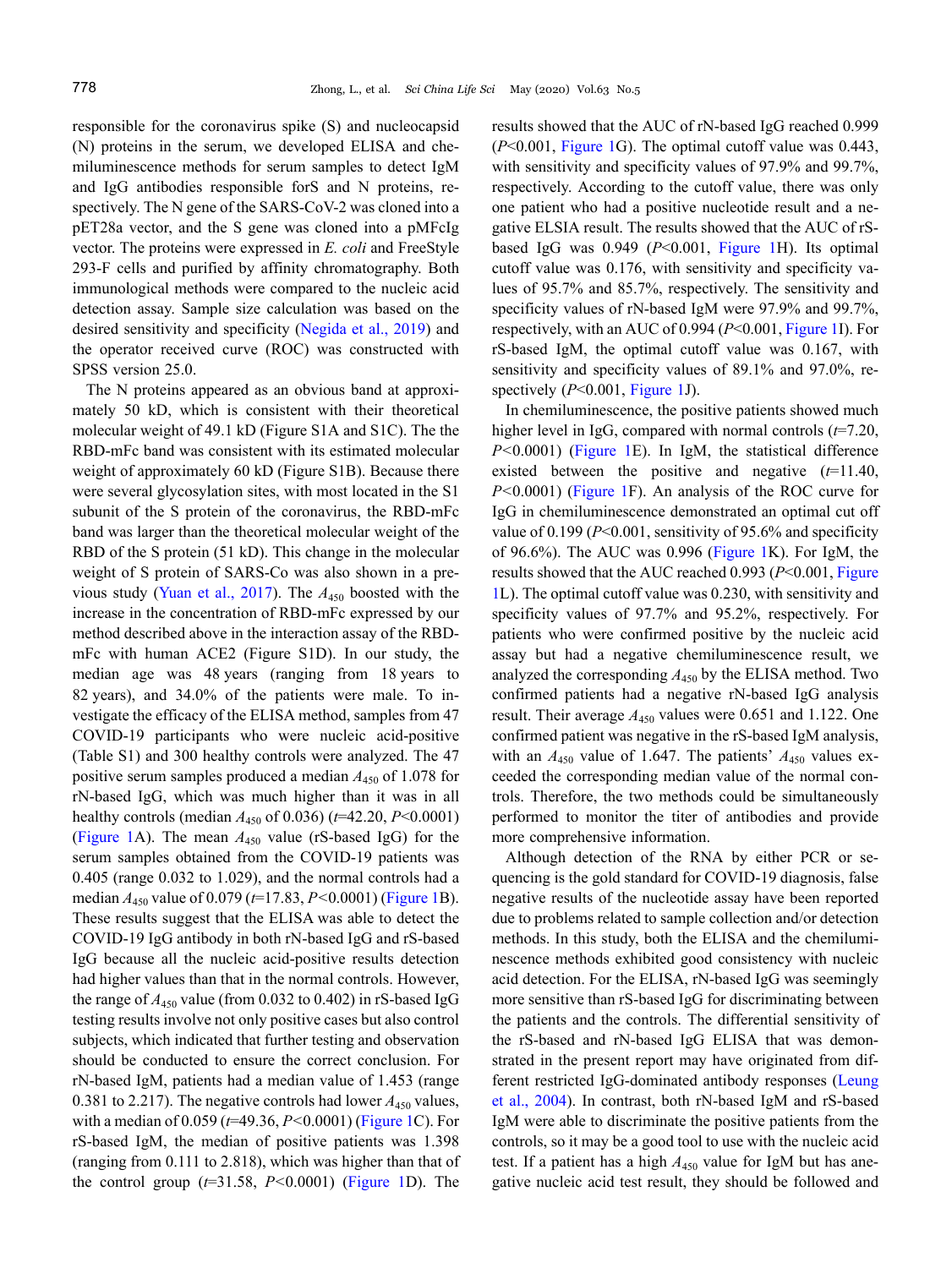

<span id="page-2-3"></span>**[Figure 1](#page-2-3)** (Color online) Results and ROC curve of antibodies for SARS-CoV-2 detected by ELISA and chemiluminescence. A,  $A_{450}$  values of the two groups (positive and negative controls) tested by rN-based IgG. B, *A*<sup>450</sup> values analyzed by rS-based IgG in different groups. C, *A*<sup>450</sup> values in two groups from rN-based IgM testing. D, For rS-based IgM analysis, different groups showed differing  $A_{450}$  values. E, For IgG analysis in chemiluminescence, different groups showed differing values. F, For IgM analysis in chemiluminescence, different groups showed differing values. G, ROC curve for rN-based IgG. H, ROC curve analyzed by rS-based IgG. I, ROC curve from rN-based IgM testing. J, ROC curve for rS-based IgM analysis. K, The ROC curve for IgG testing in chemiluminescence. L, The ROC curve analyzed by IgM testing in chemiluminescence. \*\*\*, *P<*0.0001.

re-tested for the virus by PCR. False-negative results from PCR may be misleading. The rS-based IgM ELISA was reported to be more sensitive than the rN-based IgM ELISA because the S1 protein is a transmembrane protein, which may easily stimulate the body to produce the IgM antibody, especially during early infection [\(Woo et al., 2005](#page-2-5)). The limitation of serum IgM and IgG for COVID-19 diagnosis may be that the time span after disease onset could affect the *A* value, which may reduce the sensitivities of the assays. If blood samples were collected druing the early stage of the infection, they may produce false negative results. Other molecules including interferon, rheumatoid factor, non-specific IgM and so on, might cause false positive. Moreover, since the identity of the N protein of SARS-CoV-2 and SARS-Co reached up to 91.2%, there is probably to a crossreaction between the N protein of SARS-CoV-2 and antibodies against other human coronaviruses. It is better to verify the detection results with the combination of assay against both the N protein and S proteins.

In conclusion, our results showed that ELISA and chemiluminescence methods to detect IgG and IgM antibodies by the recombinant N and S proteins of SARS-CoV-2 were more consistent with the nucleic acid detection assay. They not only eliminated a possible cross reaction with other coronaviruses but also avoided potential risks in the process of inactivation. The two methods are simple and cheap and require only a small amount of serum, suggesting that they could be a good prospect for wide application in seroepidemiologic monitoring and may play a valuable role in practical applications for the diagnosis and epidemic control

### of COVID-19 in the future.

**Compliance and ethics** *The author(s) declare that they have no conflict of interest. This study was performed in accordance with the principles of the Helsinki Declaration of the World Medical Association. The protocol was approved by the Institutional Ethics Committee of the Sichuan Provincial People's Hospital.*

**Acknowledgements** *We thank all the participants and their families for participating in this study. This work was supported by the grants from Sichuan Science and Technology Program (2020YFS0014 and 2020YFS0558), the Chinese Academy of Medical Sciences (2019-I2M-5- 032) and Technology & Science & Technology Bureau of Chengdu (2020- YF05-00060-SN and 2020-YF05-00075-SN).*

#### **References**

- <span id="page-2-0"></span>Holshue, M.L., DeBolt, C., Lindquist, S., Lofy, K.H., Wiesman, J., Bruce, H., Spitters, C., Ericson, K., Wilkerson, S., Tural, A., et al. (2020). First case of 2019 novel coronavirus in the United States. [N Engl J Med](https://doi.org/10.1056/NEJMoa2001191) 382, 929–936.
- <span id="page-2-4"></span>Leung, D.T.M., Tam, F.C.H., Ma, C.H., Chan, P.K.S., Cheung, J.L.K., Niu, H., Tam, J.S.L., and Lim, P.L. (2004). Antibody response of patients with severe acute respiratory syndrome (SARS) targets the viral nucleocapsid. [J INFECT DIS](https://doi.org/10.1086/422040) 190, 379–386.
- <span id="page-2-1"></span>Lu, R., Zhao, X., Li, J., Niu, P., Yang, B., Wu, H., Wang, W., Song, H., Huang, B., Zhu, N., et al. (2020). Genomic characterisation and epidemiology of 2019 novel coronavirus: implications for virus origins and receptor binding. [Lancet](https://doi.org/10.1016/S0140-6736(20)30251-8) 395, 565–574.
- <span id="page-2-2"></span>Negida, A., Fahim, N.K., and Negida, Y. (2019). Sample size calculation guide-part 4: how to calculate the sample size for a diagnostic test accuracy study based on sensitivity, specificity, and the area under the ROC curve. Adv J Emerg Med 3, e33.
- <span id="page-2-5"></span>Woo, P.C.Y., Lau, S.K.P., Wong, B.H.L., Tsoi, H.W., Fung, A.M.Y., Kao, R. Y.T., Chan, K.H., Peiris, J.S.M., and Yuen, K.Y. (2005). Differential sensitivities of severe acute respiratory syndrome (SARS) coronavirus spike polypeptide enzyme-linked immunosorbent assay (ELISA) and